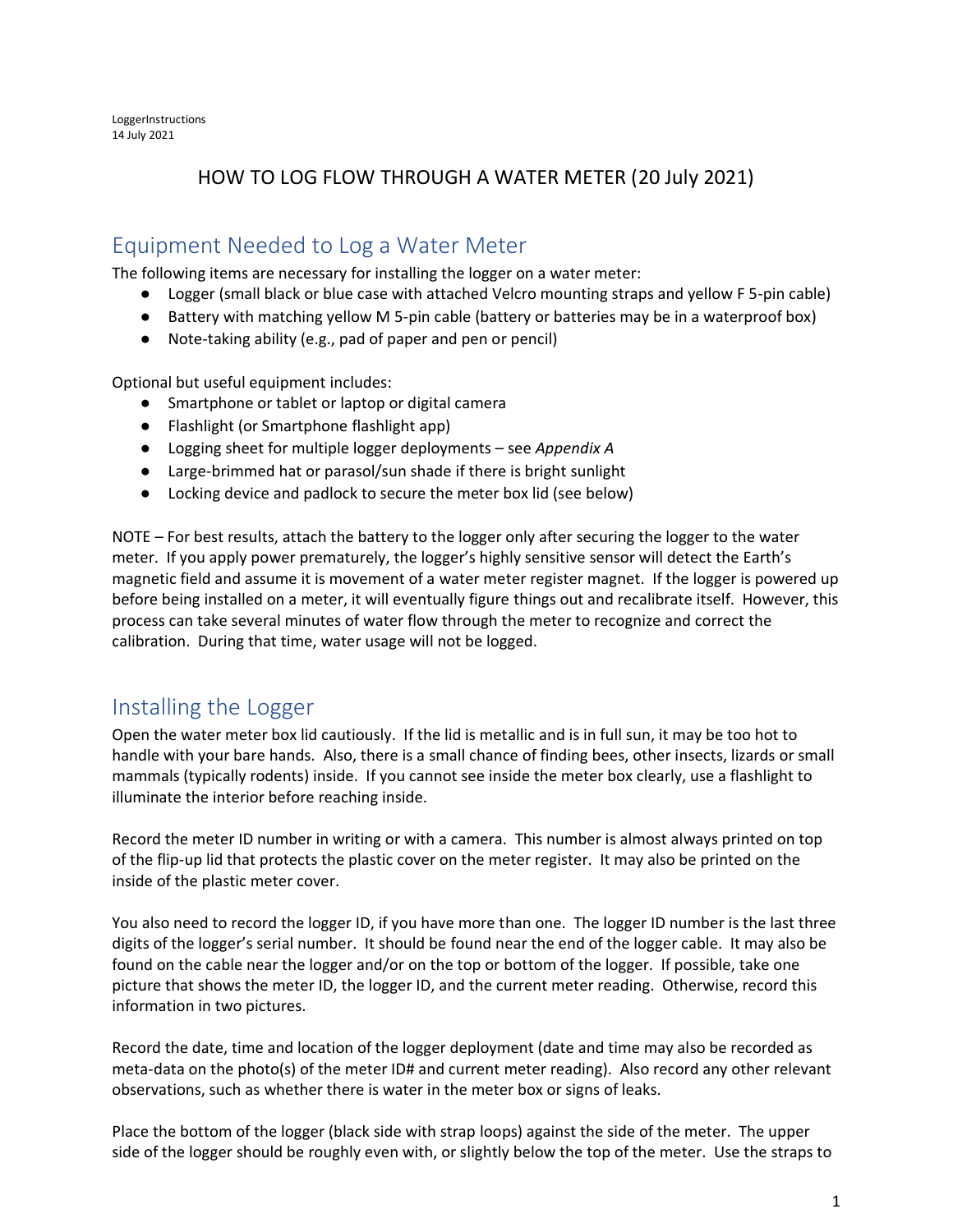hold the logger in place. One of the attached straps is non-stretchy Velcro, and the other is elastic with a piece of Velcro "hooks" sewn on. Wrap the non-stretchy strap around the meter head and then stretch and attach the other strap to the first strap using the Velcro hooks.

If you find this process difficult, attach the two strap ends together to make a loop that is a bit smaller than the meter head. Then stretch the loop around the meter head so that the logger cable is pointing up and the top side of the logger is at or a bit below the top of the meter.

NOTE – Many water meters now have Itron or other automatic meter reading (AMR) devices attached to the side of the meter. You can try putting the straps around the water meter, passing between the Itron and the meter body, but it may be easier to wrap the straps around both the meter and the Itron. This potential need is why the straps are fairly long.

The logger's exact location and orientation is not critical, as the logger contains three highly sensitive magnetometers set orthogonal, or at right angles to each other (along the X, Y, and Z axes). Therefore, do not worry about the angle of the cable from the logger or the exact height of the logger. In general, the logger should be slightly above the level between the "wet" or bottom half of the meter and the "dry" or upper half of the meter, aka the register.

NOTE – If you are logging a Neptune meter, we do recommend a specific orientation. See *Appendix B* below for details.

If you haven't already done so, record the meter reading with a camera. Sometimes glare makes reading the meter from a picture difficult, so we highly recommend writing it down as well. Most meters are analog in design, with a registry that resembles a car's odometer. However, many newer meters have digital read-outs. In either case, the meters may read in units of gallons, thousands of gallons (Kgals), cubic feet (cf), or hundreds of cubic feet (Ccf). The units should be marked on the meter's face.

**ANALOG METERS** The first several digits are read like a car odometer, but the position of the needle on the dial records the last 2 digits. See [www.smarthomewaterguide.org/how-to-read-your-water-meter](http://www.smarthomewaterguide.org/how-to-read-your-water-meter) for examples and meter reading guidance.

**DIGITAL METERS** The meter reading should be displayed as black numbers on a gray background. Reading is simpler, but check that any pix you take of the meter are legible before leaving the site.

Insert pix of analog and digital meters here.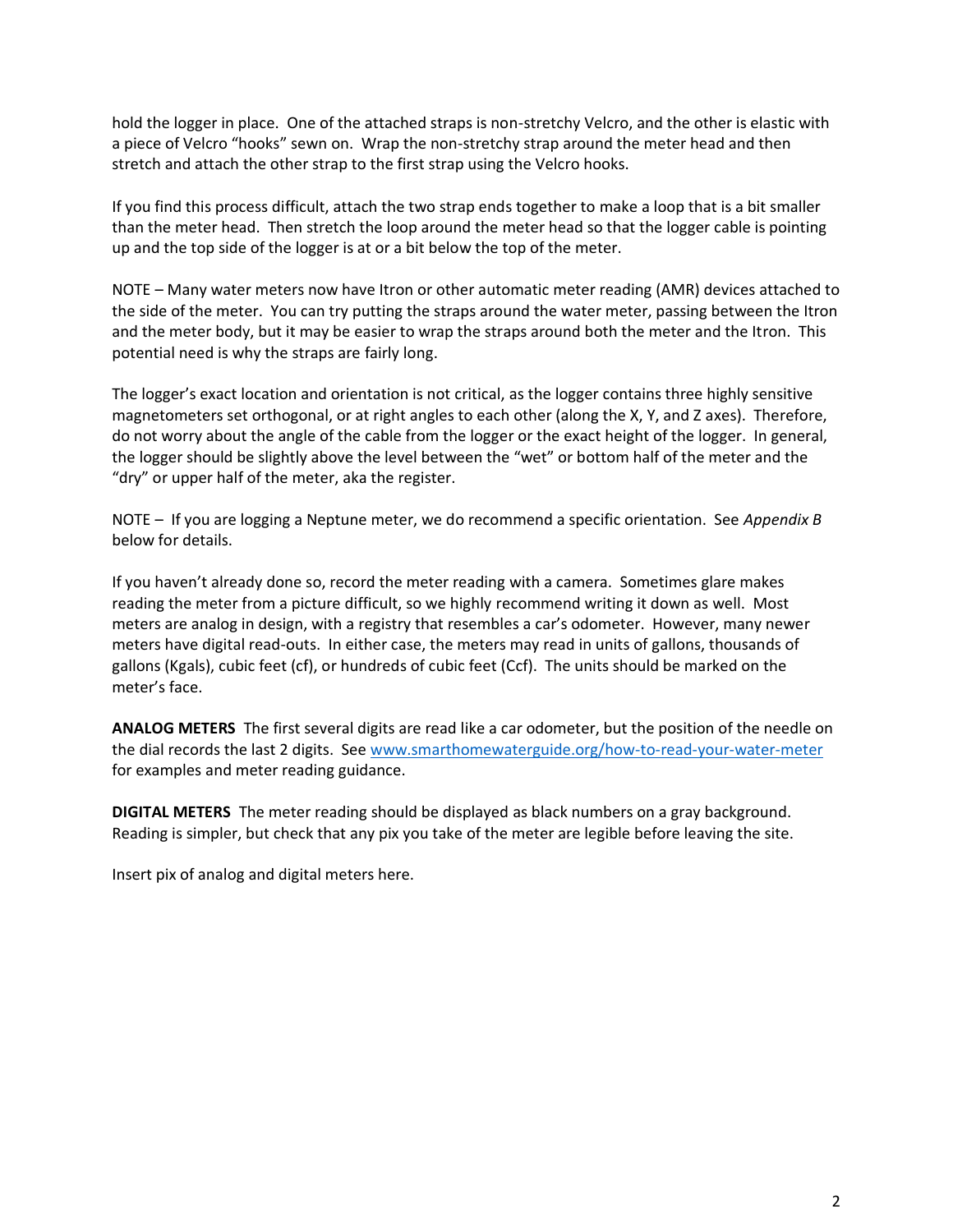Next, attach the battery cable to the logger cable to start the logger. Some logger and battery cable 5 pin connectors have non-continuous "split" threads and a square white "key" dot to assure proper alignment. Push the two connectors together and then rotate the silver rings a quarter turn to screw them tight and create a water-proof connection.

Other cables lack the split threads and key and simply screw together to create a water-proof connection. Make sure the connectors are property aligned to prevent cross-threading.

Place the battery or the waterproof battery case in the meter box.

NOTE – If you are using a disposable battery such as a 9V "transistor" battery without a waterproof case, we recommend placing it and the end of the battery cable in a Ziploc-type plastic bag.

#### *The following directions let the user verify that the logger is successfully calibrated and recording water flow. However, if one simply powers up the logger and departs, in almost all cases it will work as intended.*

In order for the logger to learn the meter's parameters and begin to record data, water must be sent through the meter at a rate fast enough to cause the register's magnetic fields to revolve. The minimum rate required depends on the meter, but half a gallon per minute should suffice for residential and small commercial meters. If the meter isn't already turning and you have access to an outdoor spigot, turn the water on and let it run for a few minutes until the logger lights indicate it is recording data (see information below on interpreting the lights). If the meter is not running and you have no way to turn on a tap, the logger will set the parameters at the first sustained water use. However, your log file will begin at that time, rather than when the logger is initially powered up.

NOTE – If the meter indicates no water uses are currently taking place but you are able to open a tap, consider filling a container of known quantity (e.g., a 5-gallon can) or until the meter indicates a given amount of water has been used, and record the time and volume. While this is not necessary, it provides a double-check on the subsequent calibration of the meter trace.

Once power is applied to the logger and the logger is attached to a meter, the two LED lights inside the logger will illuminate. (NOTE – For loggers with translucent blue cases, you will see the lights shining through the case. For loggers in black opaque cases, the lights will shine through the two lenses on the top of the case.) The amber light indicates the strength of the magnetic signal received from the meter. On unknown meter types, we suggest placing the logger in such a way as to maximize the brightness of the amber light, preferably a constant amber signal over a blinking one.

The red light is dual purpose: it will be lit at full strength while in learning mode when it is calibrating itself; when not fully lit the red light shows pulse rate synchronized with the magnetic field emitted by the meter. (Note: This pulse rate usually indicates a fraction of a measured unit. For many residential meters, there will be 50 or 60 pulses per gallon.) Once the red light stops pulsing, the logger has learned the meter's parameters and you can now stop any temporary water flow through the meter.

#### Securing the Logger

Close the lid. If the logger will be left in place for an extended period of time and the meter has an AMR device like an Itron, you may ask the water utility for permission to secure the lid. One simple way to do this is to fashion a shaft from a turnbuckle with a loop for the left-hand thread side and a set of hooks of different lengths made from threaded rod for the right-hand thread side (see picture, below left). Hook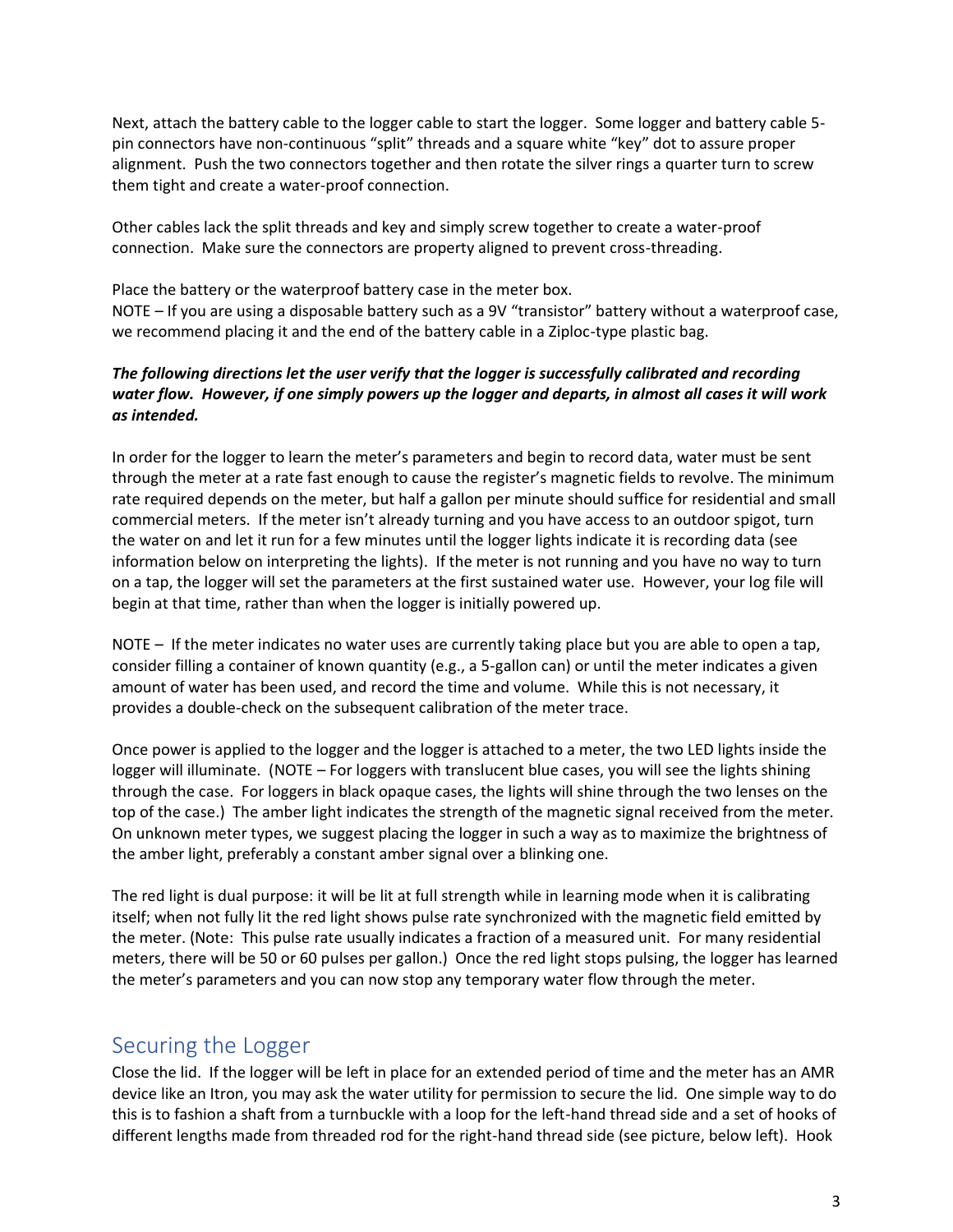the threaded rod end under the water pipe and adjust the turnbuckle so that the loop extends partway through the slot on the water meter lid. Then secure it with a lock (see picture below, right).



Modified turnbuckle for securing meter box lid Meter box lid secured with turnbuckle and lock

If locking the meter box is not an option, you may want to place a placard in the box cautioning anyone from touching or removing the logger and containing contact information for the water utility. See *Appendix C* for a sample placard.

#### Removing the Logger

Take the same pad of paper or logger sheet, a pen, and optionally, a Smartphone, tablet, laptop or digital camera, a flashlight, and sun shade to the meter box.

Carefully remove the meter box lid, taking the same precautions as before. Disconnect the battery cable from the logger. If the cables are of the "split thread" style, unscrew the metallic rings so that the white dots are realigned and then firmly pulling the cable connectors apart. With the other type of cable, simply unscrew the two cable ends from each other. The resulting loss of power will end the logging session.

Immediately record the meter reading by taking a photo and writing it down, as per the instructions above. Also record the time, unless the meter photo includes a time stamp. (Verify the photo is legible.)

Remove the logger and the battery. Record date, location, and any other relevant observations.

Replace the meter lid and take all equipment with you.

Note that one can deploy the logger several times on various water meters before downloading and observing the meter traces. To avoid confusion, carefully check file names and dates.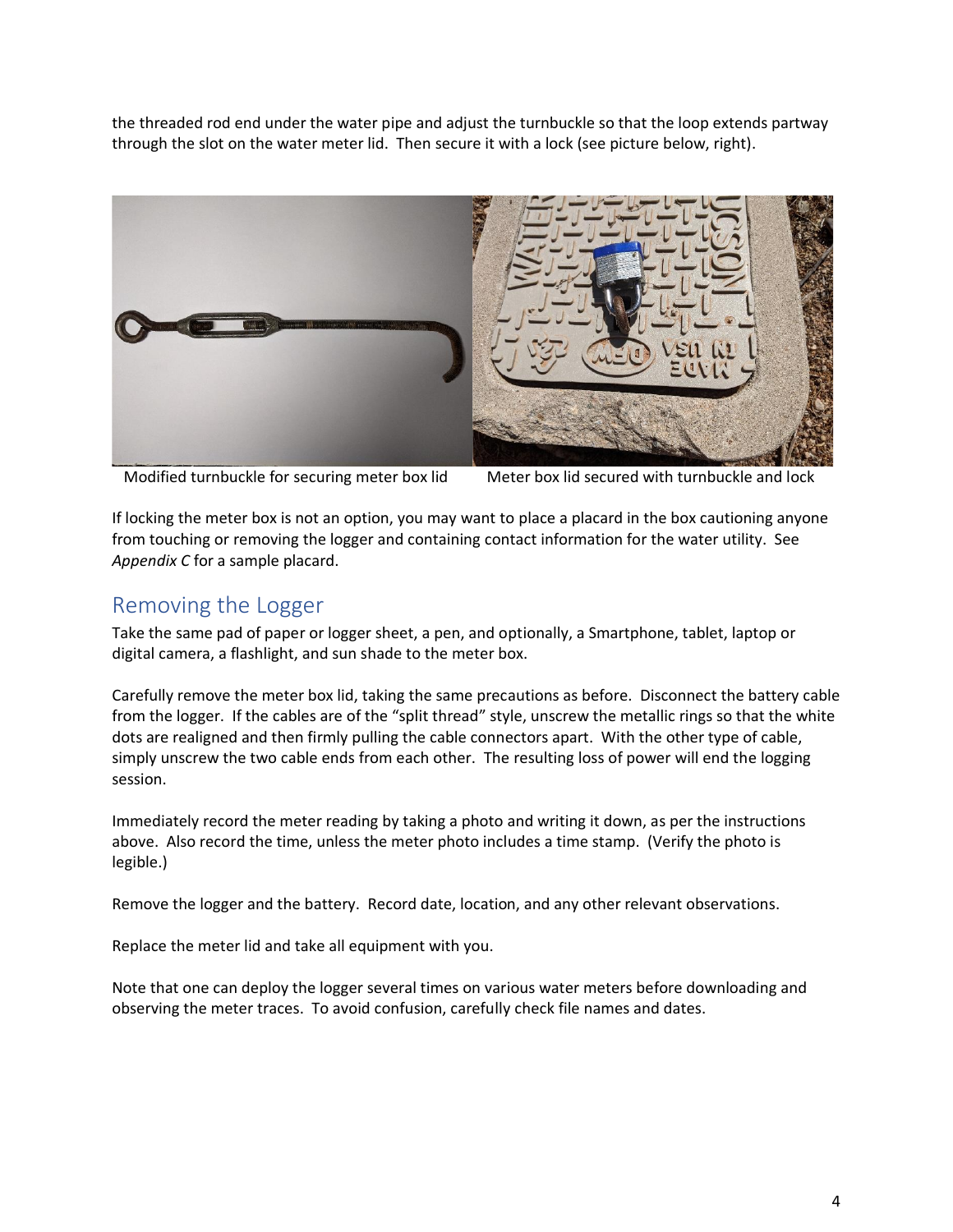## Downloading and Installing Logger Software

The MagneFlow software for the logger must be installed on your Windows computer in order to configure, update, download or view data from the logger. Links for the Windows software are located on the MagneFlow website.

<https://magneflowloggers.com/downloads/>

Download and double click on the *MagneFlowUtility-vX.X.X.msi* installer file. Follow the prompts to install MagneFlow Utility.

NOTE – Installing the software may give an alarming "unknown source" or some other security warnings. Currently there is no way around this except by clicking "Advanced" then "Install".

If do not have administrator access to your device (or are otherwise prohibited from installing software on your device) it is still possible to still use the software by downloading and extracting the *MagneFlowUtility-vX.X.X.zip* file, then running *MagneFlowUtility.exe* directly. When using the Zip File, the driver for the MagneFlow USB Adapter is not installed, so the software may not recognize the USB adapter unless you can get the driver installed using one of the following methods:

- It is a very common FTDI branded driver, and may already be installed.
- It may be possible to get Windows to identify, download, and install the proper driver if you attach it while connected to the internet and security settings allow for automatic USB driver installation.
- If you can obtain administrator access one time, you can install the FTDI driver directly (located in the .zip file at */driver/dpinst-amd64.exe*).

#### Observing Traces and Downloading Data

The default log file output location can be viewed or edited in the File→Settings menu. Consider creating a subdirectory on your computer for the particular meter logging. Upload any digital images and relevant metadata (time, date, place) to this subdirectory. If you have written notes, type them into a text file or take a photo of them.

The logger communicates with the computer through a special USB connecter cable that has a small white (usually) box with a yellow 5-pin cable on one end and a USB Type B-Mini connector on the other. Connect the logger to your computer by first attaching the USB cable's 5-pin connector to the 5-pin connector on the logger. Then use the USB Type A to USB Type B-Mini cable to connect the logger to your computer.

NOTE – For best results, please connect directly to a USB port on your device and NOT to a USB hub.

NOTE – While the logger and adapter can be attached to your computer in any order. The recommended order is to open MagneFlow Utility, attach the MagneFlow USB Adapter, then attach a logger to the adapter.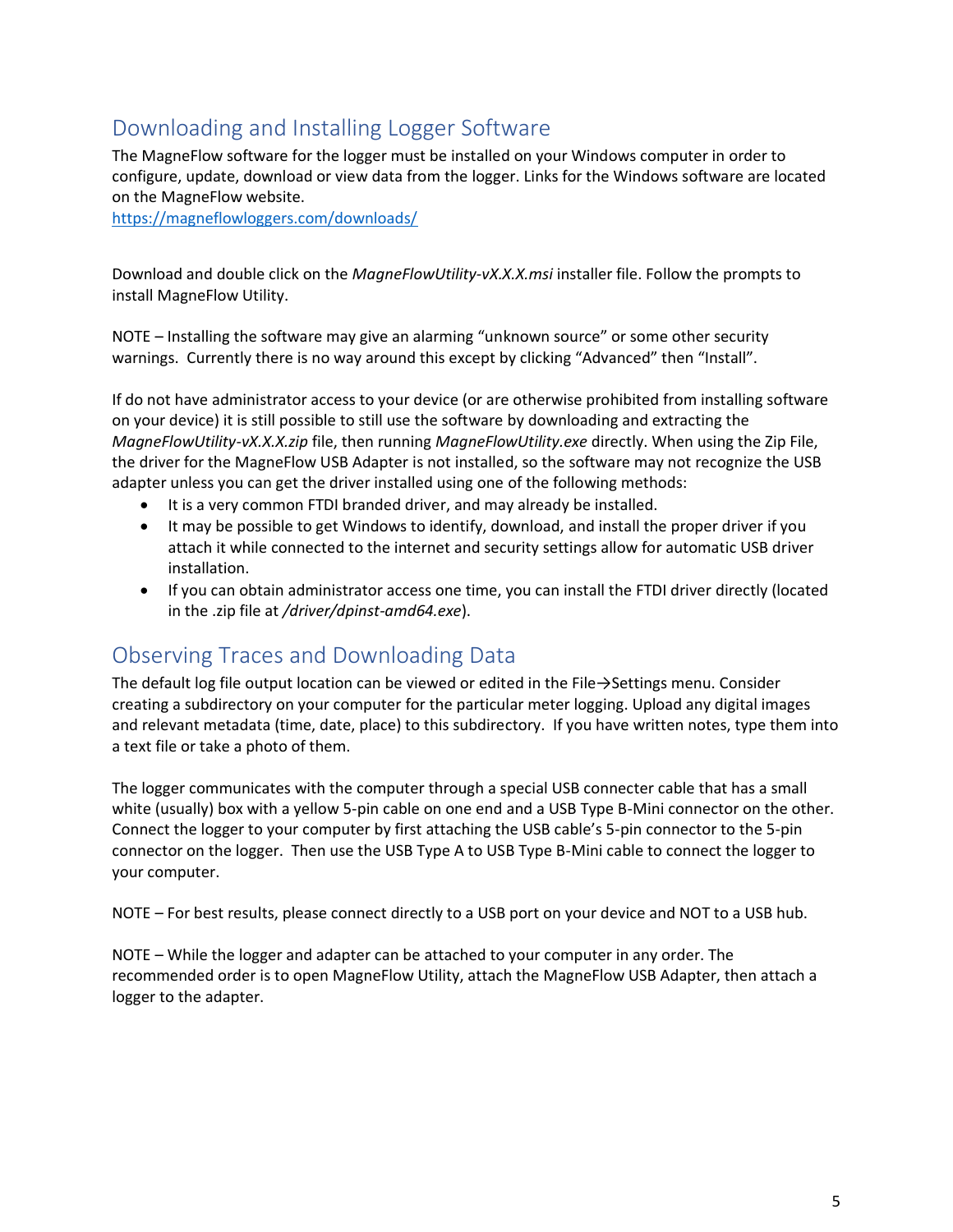Open the MagneFlow Utility application. Attach a MagneFlow USB Adapter. The software should recognize the attached adapter. If it fails to do so, you will see this status:

#### **! No MagneFlow adapter detected**

If this occurs, double-check your connections and click the refresh button by the Serial Port drop-down box. If you have an old adapter, it is possible it will not be autodetected and you will need to select the COM port that is associated with the attached MagneFlow USB Adapter.

If the adapter is recognized, you will now see the status:

**! Logger Not Connected** Searching for device...

Now, attach the MagneFlow Logger to the MagneFlow USB Adapter. Finally, the status should change to ✓ **Logger Connected**

Look at the data file(s) by clicking on DEVICE LOGS at the bottom of the main screen.

To save the "raw" timestamp data, click on the SAVE button. This file contains full information from the logging session, namely, the time to the nearest tenth of a second that each magnetic pulse was detected. Typically, you won't use the raw timestamps directly. Instead, you'll want to export the data into a spreadsheet or external format.

Select the data file you want to open by either clicking on the OPEN button at the right, or by doubleclicking on the file name. This will generate a time series bar graph showing the number of logged events at 10-second intervals. The interval length can be changed by entering a different number of seconds into the "Grouping Interval" field at the top of the screen. Note that a 2-second or a 3-second interval is extremely high resolution; 5-second or the default 10-second interval is considered highresolution; 60-second to 300-second intervals (1 or 5 minutes) is considered medium resolution; and 3,600-second intervals (1 hour) is low resolution, similar to what most AMR meters record.

Before export, we recommend that you add any known metadata to the rlog. These are details such as the meter make, model, initial reading, end reading, and client details. These fields are saved in the rlog file and are exported to the relevant fields when exporting to XLSX, Trace Wizard or CSV. In addition, meter readings from the metadata can be used to calculate flow rates during export.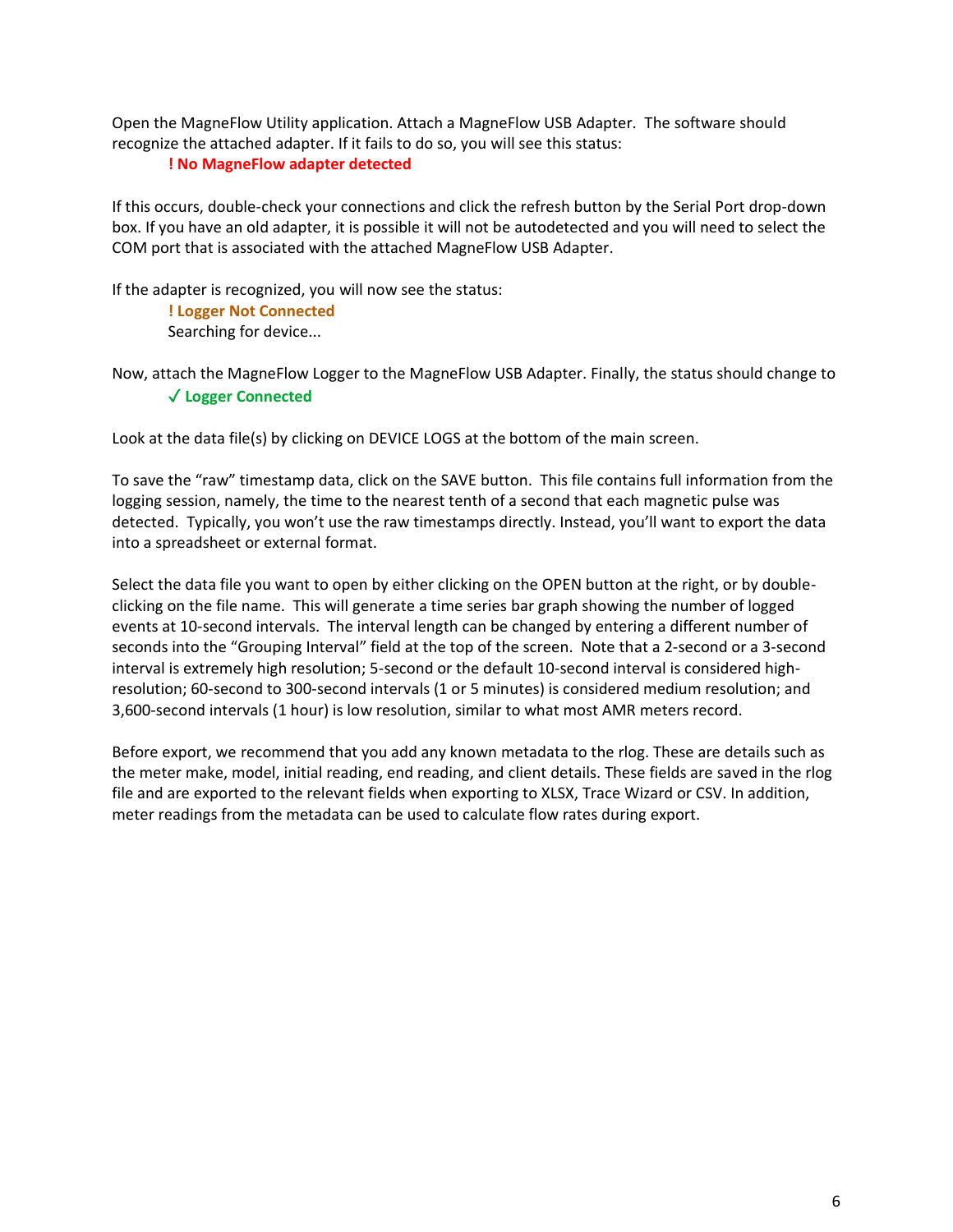| Logger Serial       | MF3XR00101    |
|---------------------|---------------|
| Logger Device Name  | TestLogger    |
| Logger Job Name     | Site01        |
| <b>Meter Make</b>   | <b>Badger</b> |
| <b>Meter Model</b>  | <b>EX42-B</b> |
| <b>Meter Size</b>   | 3/4"          |
| Meter Reading Unit  | Gallons       |
| Meter Reading Start | 12            |
| Meter Reading End   | 108           |
|                     |               |
|                     | <b>CLOSE</b>  |
|                     | Date          |

*Example of Metadata*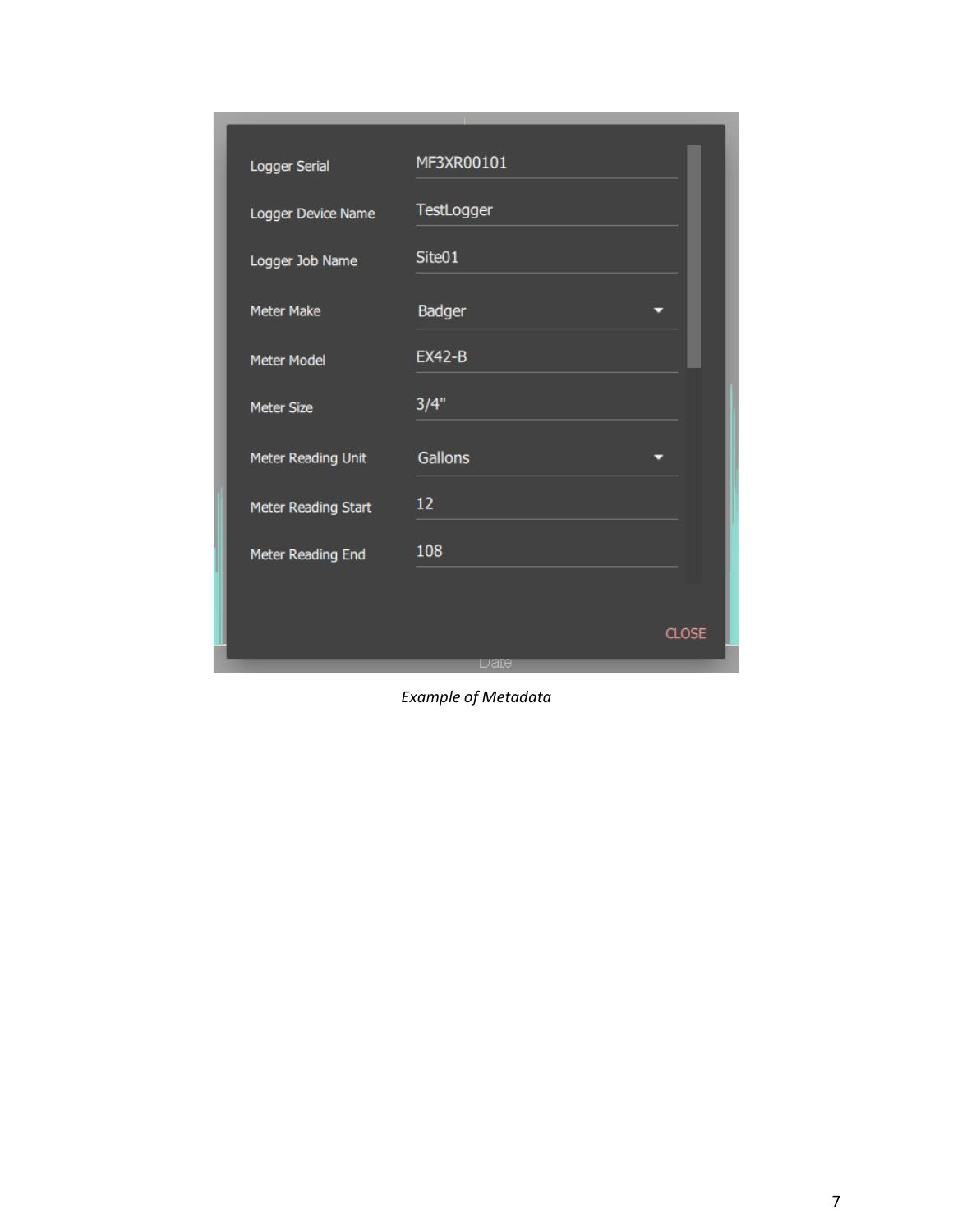### Data Export

The data for any chosen interval can be saved/exported to various formats.

- MagneFlow Raw Log (encoded and compressed) (RLOG)
- One all-inclusive excel file (XLSX)
- Individual Comma Separated Value (CSV) files
- ⚫ TraceWizard (TXT) format, viewable in TraceWizard

To export a file, click the EXPORT button at the upper right. You may wish to save data at multiple intervals, e.g., 300 seconds (5 minutes) to produce a quick overview trace, and 5 or 10 second intervals to reveal fine details of water uses or help distinguish between multiple simultaneous water uses. When you export trace data at a given frequency, that filename will end with the frequency, e.g., for an exported CSV file using 10 second intervals, the file name will end in "\_10s.csv".

Subsections of the data can be cropped and exported separately by first selecting the desired range, then ensuring "Limit exported data to selected region" is checked in the export dialog. To select an exact range of time, use the EDIT SELECTION button.



*An example trace, grouped into 1 hour intervals, with a 24 hour period selected.*

#### Setting Logger File Names Before Logging

The logger generates file names based on the current name of the logger, the logging session number, and the name of the job at the time the session was created. The log file name format is:

#### [**DEVICE-NAME**]\_[**SESSION-NUMBER**]\_[**JOBNAME**].EXT

The name of the device and the name of the job can be set in the PC software.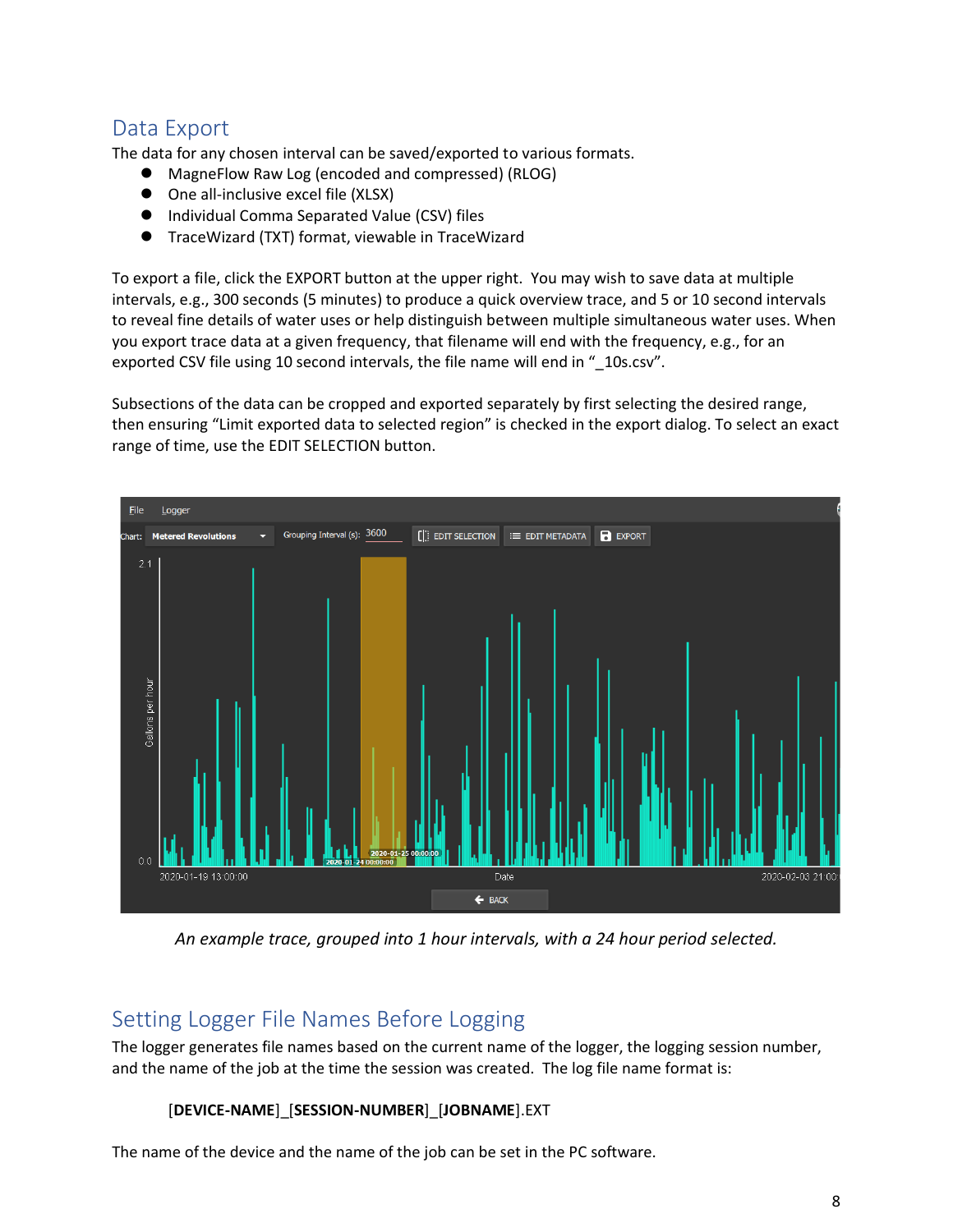Click on the **Logger** menu, go to **Variables**. Under "Persistents" change **Device Name** and **Job Name**, then click on **COMMIT PERSISTENTS**.

The session number is incremented when the device powers on and begins writing a new log. The session number can be reset to 0 by clearing all logs on the **DEVICE LOGS** page, accessible from the main screen.

#### Analyzing exported logger files

Depending on the objective, one might learn everything necessary from observing the logger traces shown by the MagneFlow Utility application. For instance, if a logger is deployed overnight to determine the characteristics of a leak, the trace may clearly reveal the distinctive pattern of a toilet flapper leak. But for longer periods of logging, and to identify and quantify all water uses, you will want to save and analyze the logger data.

The logger generates data files with a ".rlog" extension. These raw data files contain time stamps of every magnetic rotation detected, and can be read by the MagneFlow Utility application, but they are compressed and encoded.

All logged data can be exported to either an Excel File (.xlsx) or to Comma Separated Values file (.csv) formats. These formats can be viewed in any spreadsheet software, but in general are not too useful for analysis and graphing.

For anyone using the data in automated processes such as scripting, the CSV files are the more robust choice due to the complete openness of the format and no table size limits. XLSX does have such restrictions, so very large datasets may be truncated.

On the other hand, the XLSX Format is more convenient, because it includes all data exports as worksheets within a single workbook. These worksheets can be accessed from the tabs at the bottom of Excel, Google Sheets, Open/LibreOffice.

| 曲                                                                                            | <b>Excel</b>                           | example_3600s - Saved to OneDrive ~ | $\Omega$                       | Search (Alt + Q)                          |         |      |         |                     |                                     |                              |   |    | <b>V</b> Go premium |          | $\bullet$ |
|----------------------------------------------------------------------------------------------|----------------------------------------|-------------------------------------|--------------------------------|-------------------------------------------|---------|------|---------|---------------------|-------------------------------------|------------------------------|---|----|---------------------|----------|-----------|
| File                                                                                         | Home<br>Insert                         | Draw                                | Page Layout<br>Formulas        | Data<br>Review                            | View    | Help |         | Open in Desktop App |                                     | $\mathscr{O}$ Editing $\sim$ |   |    | <b>In Share</b>     | Comments |           |
|                                                                                              | $\cup$<br>$M \vee$<br>$\ll$<br>Calibri |                                     | В<br>$\vee$ 11<br>$\checkmark$ | $\mathbb{H} \times \& \vee A \vee \cdots$ | Ξ~<br>悲 | 国。   | General | $\checkmark$        | $^{0.00}_{0.00}$<br>$\frac{6}{100}$ | $\mathbf{E}$ $\sim$          |   |    |                     | Q        |           |
| A1                                                                                           | $\frac{1}{x}$ Name                     |                                     |                                |                                           |         |      |         |                     |                                     |                              |   |    |                     |          |           |
|                                                                                              | A                                      | B                                   | c                              | D                                         | E.      | F.   | G       | н                   | т.                                  | т.                           | ĸ | L. | M                   | N        |           |
|                                                                                              | Date Time                              | <b>Revolutions</b>                  | Rate (Gallons / Min)           | <b>Volume (Gallons)</b>                   |         |      |         |                     |                                     |                              |   |    |                     |          |           |
| $\overline{2}$                                                                               | 2020-01-24 00:00:00                    | $\bullet$                           | $\mathbf{0}$                   | $\Omega$                                  |         |      |         |                     |                                     |                              |   |    |                     |          | $\land$   |
| 3                                                                                            | 2020-01-24 01:00:00                    | $\bullet$                           | $\mathbf 0$                    | $\Omega$                                  |         |      |         |                     |                                     |                              |   |    |                     |          |           |
| 4                                                                                            | 2020-01-24 02:00:00                    | $\Omega$                            | $\Omega$                       | $\Omega$                                  |         |      |         |                     |                                     |                              |   |    |                     |          |           |
| 5                                                                                            | 2020-01-24 03:00:00                    | 114                                 | 0.001007278                    | 0.060436708                               |         |      |         |                     |                                     |                              |   |    |                     |          |           |
| 6                                                                                            | 2020-01-24 04:00:00                    | $\Omega$                            | $\circ$                        | $\bullet$                                 |         |      |         |                     |                                     |                              |   |    |                     |          |           |
| $\overline{7}$                                                                               | 2020-01-24 05:00:00                    | $\bullet$                           | $\Omega$                       | $\Omega$                                  |         |      |         |                     |                                     |                              |   |    |                     |          |           |
| 8                                                                                            | 2020-01-24 06:00:00                    | 1693                                | 0.014958969                    | 0.897538132                               |         |      |         |                     |                                     |                              |   |    |                     |          |           |
| $\overline{9}$                                                                               | 2020-01-24 07:00:00                    | 114                                 | 0.001007278                    | 0.060436708                               |         |      |         |                     |                                     |                              |   |    |                     |          |           |
| 10                                                                                           | 2020-01-24 08:00:00                    | 716                                 | 0.006326416                    | 0.379584939                               |         |      |         |                     |                                     |                              |   |    |                     |          |           |
| 11                                                                                           | 2020-01-24 09:00:00                    | 373                                 | 0.003295744                    | 0.197744668                               |         |      |         |                     |                                     |                              |   |    |                     |          |           |
| 12                                                                                           | 2020-01-24 10:00:00                    | 535                                 | 0.00472714                     | 0.283628411                               |         |      |         |                     |                                     |                              |   |    |                     |          |           |
| 13                                                                                           | 2020-01-24 11:00:00                    | 111                                 | 0.000980771                    | 0.058846269                               |         |      |         |                     |                                     |                              |   |    |                     |          |           |
| 14                                                                                           | 2020-01-24 12:00:00                    | $\bullet$                           | $\circ$                        | $\bullet$                                 |         |      |         |                     |                                     |                              |   |    |                     |          |           |
| 15                                                                                           | 2020-01-24 13:00:00                    | $\bullet$                           | $\Omega$                       | $\Omega$                                  |         |      |         |                     |                                     |                              |   |    |                     |          |           |
| 16                                                                                           | 2020-01-24 14:00:00                    | $\bullet$                           | $\circ$                        | $\bullet$                                 |         |      |         |                     |                                     |                              |   |    |                     |          |           |
| 17                                                                                           | 2020-01-24 15:00:00                    | $\bullet$                           | $\circ$                        | $\Omega$                                  |         |      |         |                     |                                     |                              |   |    |                     |          |           |
| 18                                                                                           | 2020-01-24 16:00:00                    | $\bullet$                           | $\Omega$                       | $\Omega$                                  |         |      |         |                     |                                     |                              |   |    |                     |          |           |
| 19                                                                                           | 2020-01-24 17:00:00                    | 1276                                | 0.01127445                     | 0.676467015                               |         |      |         |                     |                                     |                              |   |    |                     |          |           |
| 20                                                                                           | 2020-01-24 18:00:00                    | 197                                 | 0.001740648                    | 0.104438873                               |         |      |         |                     |                                     |                              |   |    |                     |          |           |
| 21                                                                                           | 2020-01-24 19:00:00                    | 165                                 | 0.001457903                    | 0.087474183                               |         |      |         |                     |                                     |                              |   |    |                     |          |           |
| 22                                                                                           | 2020-01-24 20:00:00                    | 642                                 | 0.005672568                    | 0.340354094                               |         |      |         |                     |                                     |                              |   |    |                     |          |           |
| 23                                                                                           | 2020-01-24 21:00:00                    | 135                                 | 0.00119283                     | 0.071569786                               |         |      |         |                     |                                     |                              |   |    |                     |          |           |
| $\sim$ $\sim$                                                                                | **** ** **** ** **<br>k                | 500                                 | 0.00000001                     | 10000000000                               |         |      |         |                     |                                     |                              |   |    |                     |          | $\lambda$ |
| $\left\langle \quad \right\rangle$                                                           | MetaData<br>$\equiv$                   | <b>Grouped Intervals</b>            | <b>Raw Revolution Data</b>     | <b>Environment Data</b>                   | $+$     |      |         |                     |                                     |                              |   |    |                     |          |           |
| Calculation Mode: Automatic<br><b>Workbook Statistics</b><br>Give Feedback to Microsoft<br>٠ |                                        |                                     |                                |                                           |         |      |         |                     |                                     |                              |   |    |                     |          |           |

*Example XLSX output, showing grouped intervals*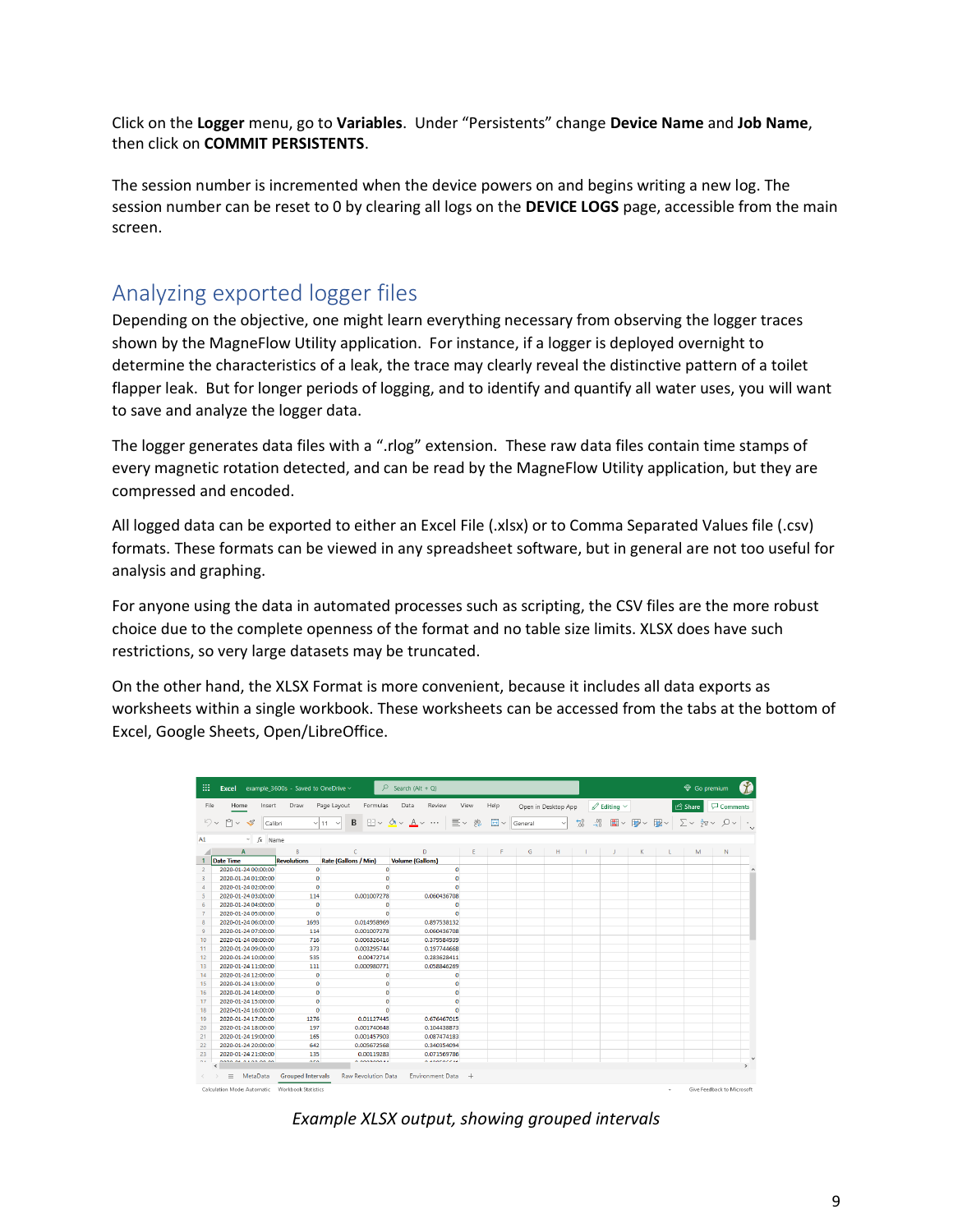## Appendix A – Sample Logging Sheet

If you are deploying several loggers or are deploying the same logger in succession on multiple meters, a log sheet can be useful. The table below is offered as an example.

| <b>LOGGER FIELD INFORMATION</b> |                            |  |                      |  |                                             |                   |                      |              |  |  |  |  |
|---------------------------------|----------------------------|--|----------------------|--|---------------------------------------------|-------------------|----------------------|--------------|--|--|--|--|
|                                 | Customer Info.             |  | Logging<br>Date/Time |  |                                             | Meter Information | Logge<br>r<br>Info   | <b>Notes</b> |  |  |  |  |
| Name                            | Address<br>Phone/<br>Email |  | Pickup<br>Install    |  | Model/<br>Reading<br>Serial #<br>at install |                   | Reading<br>at pickup | Serial #     |  |  |  |  |
|                                 |                            |  |                      |  |                                             |                   |                      |              |  |  |  |  |
|                                 |                            |  |                      |  |                                             |                   |                      |              |  |  |  |  |
|                                 |                            |  |                      |  |                                             |                   |                      |              |  |  |  |  |
|                                 |                            |  |                      |  |                                             |                   |                      |              |  |  |  |  |
|                                 |                            |  |                      |  |                                             |                   |                      |              |  |  |  |  |
|                                 |                            |  |                      |  |                                             |                   |                      |              |  |  |  |  |
|                                 |                            |  |                      |  |                                             |                   |                      |              |  |  |  |  |
|                                 |                            |  |                      |  |                                             |                   |                      |              |  |  |  |  |
|                                 |                            |  |                      |  |                                             |                   |                      |              |  |  |  |  |
|                                 |                            |  |                      |  |                                             |                   |                      |              |  |  |  |  |
|                                 |                            |  |                      |  |                                             |                   |                      |              |  |  |  |  |
|                                 |                            |  |                      |  |                                             |                   |                      |              |  |  |  |  |
|                                 |                            |  |                      |  |                                             |                   |                      |              |  |  |  |  |
|                                 |                            |  |                      |  |                                             |                   |                      |              |  |  |  |  |
|                                 |                            |  |                      |  |                                             |                   |                      |              |  |  |  |  |
|                                 |                            |  |                      |  |                                             |                   |                      |              |  |  |  |  |
|                                 |                            |  |                      |  |                                             |                   |                      |              |  |  |  |  |
|                                 |                            |  |                      |  |                                             |                   |                      |              |  |  |  |  |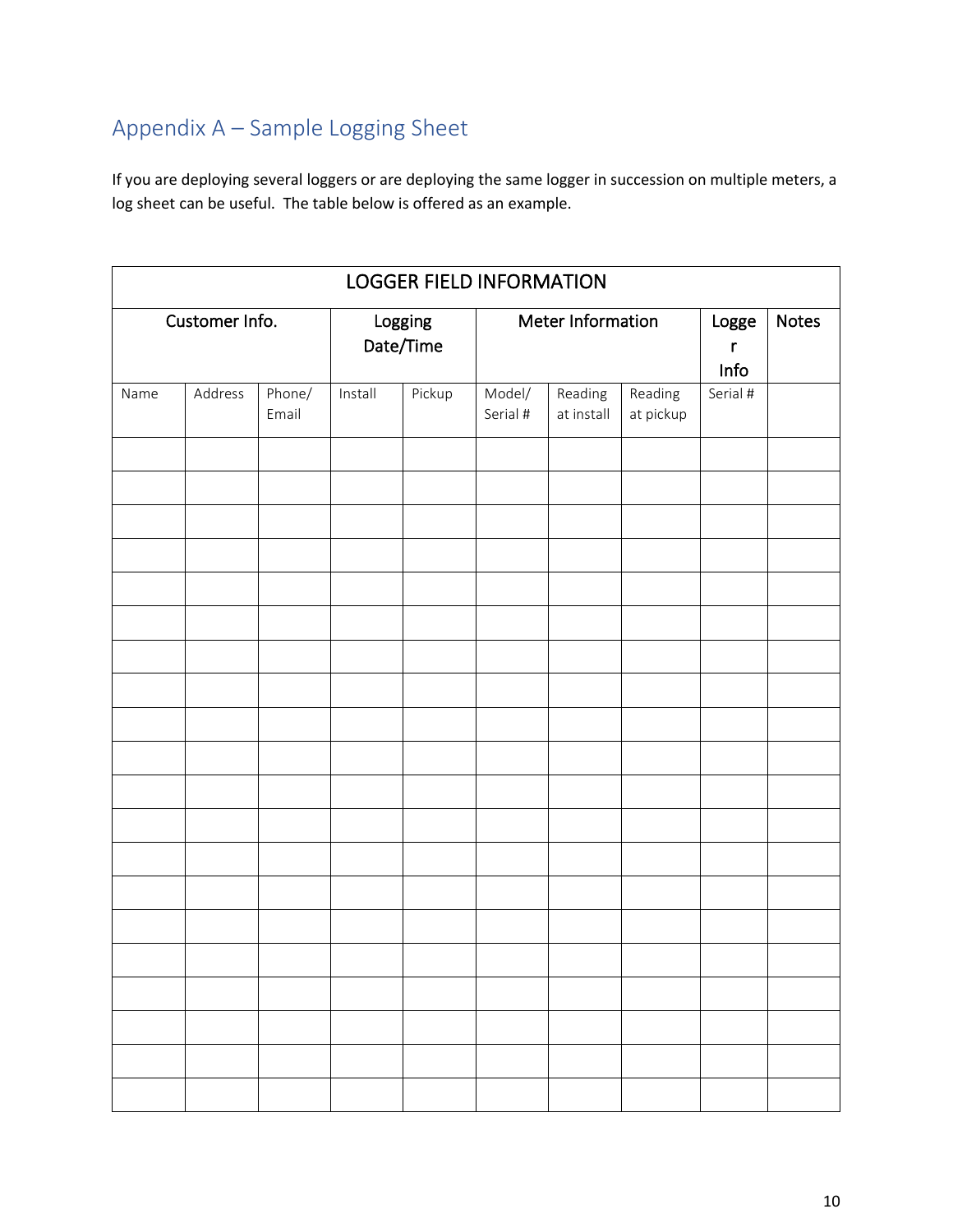## Appendix B – Neptune T-10 Logger Placement

Neptune water meters are more challenging to log than other makes and models. In addition, the Neptune T-10 has at least two different internal hardware implementations for the same model number, producing different patterns of magnetic pulses. To accommodate both possible models, the logger must be placed in a specific location.

The optimal position for Neptune T-10s is strapped tightly to the register, above the outflow pipe threads, against the hinge of the register, as close to the top of the register as is stable. The yellow wire should come out in a clockwise direction when looking from above. The register should still be readable with the logger attached. See the photos below.



*Logger placement on Neptune T-10 (side view) Logger on Neptune T-10 (overhead view)*

In the remote chance that you fail to get a good flow trace with this logger placement, try flipping the meter cover up and placing the logger directly on top of the plastic or glass lens. Note that this orientation precludes reading the meter.